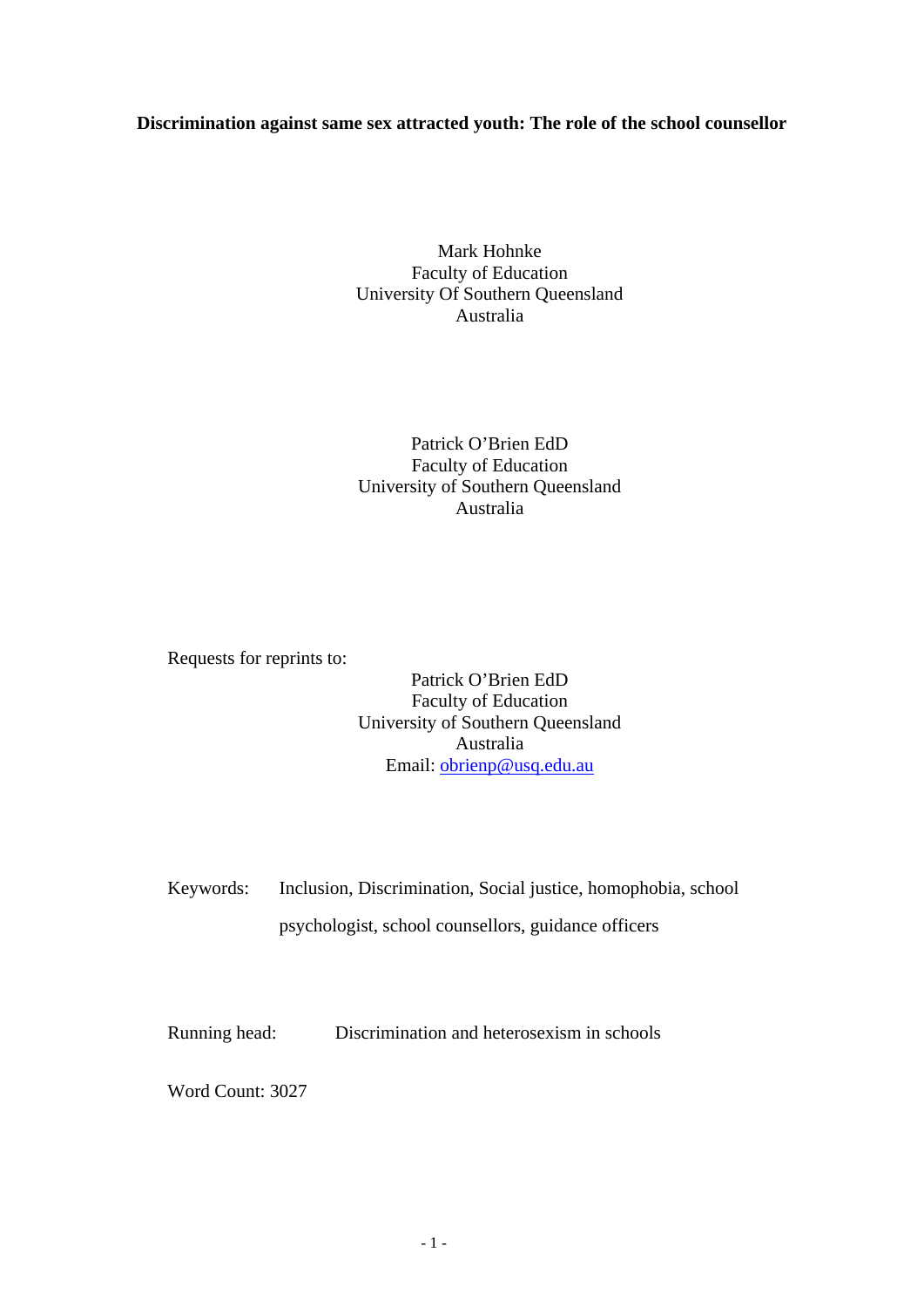### **ABSTRACT:**

Beginning with a discussion of current legislation in Australia around inclusion, this paper highlights recent research into the school experience of Same Sex Attracted Youth (SSAY), including the issues faced by students, the negative outcomes of such experiences, the critical role that school staff (particularly school counsellors) can play determining school culture. Factors that may influence a more supportive and inclusive school culture are discussed.

## **Introduction**

Various Commonwealth acts, including the Racial Discrimination Act (1975), Sex Discrimination Act (1984), Disability Discrimination Act (1992), Human Rights and Equal Opportunity Commission Act (1986) and the Disability Standards in Education Act (2005) have placed the notions of inclusion and the appreciation of diversity on the Australian educational agenda in one form or another. The translation of these acts into inclusive policies and practices within educational settings challenges schools to transform the rhetoric of the law into authentic, tangible applications and to "walk the talk".

In New South Wales and Victoria State Education specific policy in relation to inclusion and diversity does not seem to have been as apparent as in Queensland. Within the State of Queensland, the Commonwealth Acts resonate within the publication of the Inclusive Education Statement (Department of Education and the Arts, Qld, 2005). Whilst this statement is not legislated policy it is an attempt to clarify 'the nature of inclusive education and its role in achieving the objectives that underpin public education in Queensland' (p1). The statement outlines that school communities are diverse and offer rich opportunities for students to learn to respect and value difference. It articulates a range of factors that

- 2 -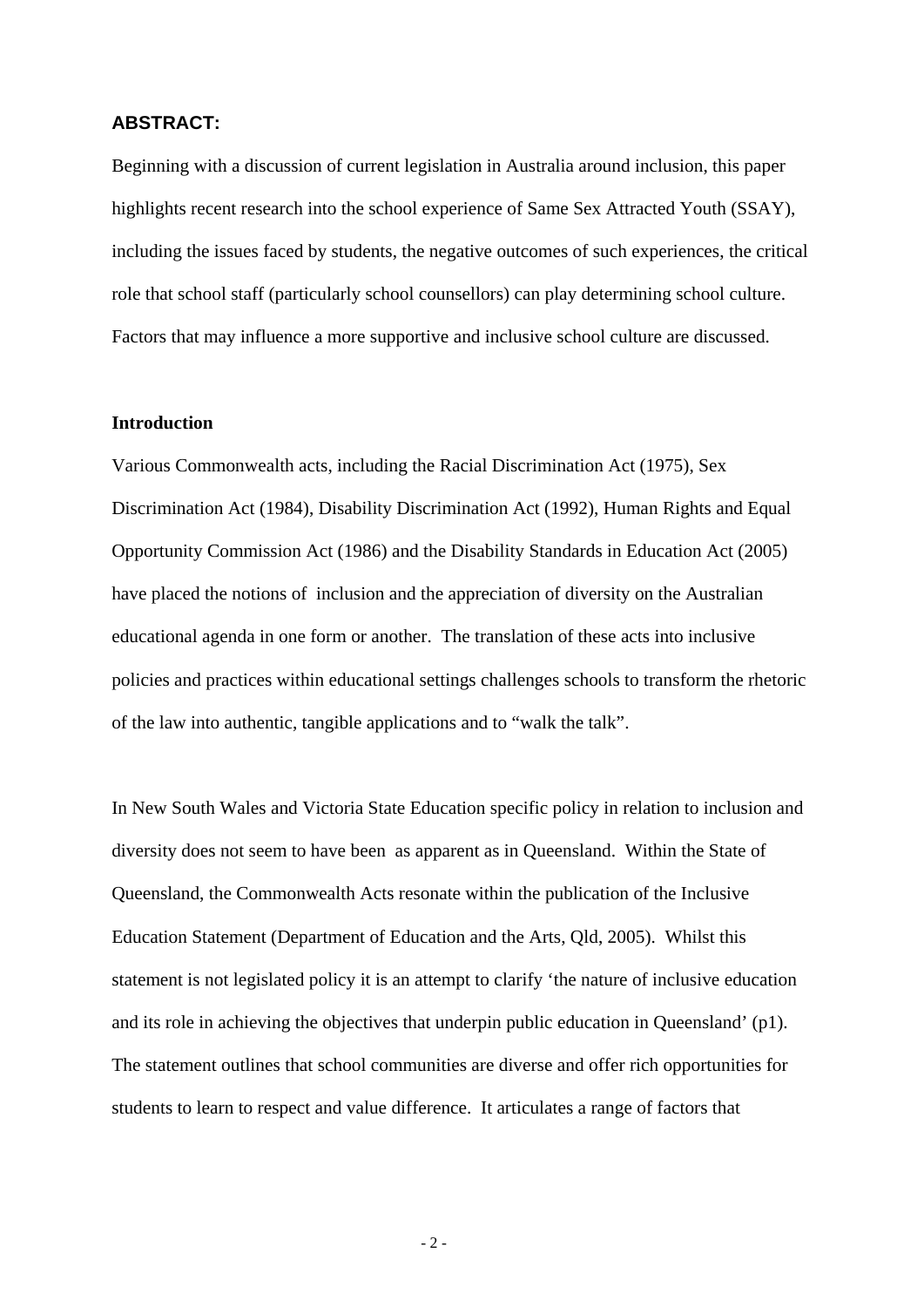contribute to educational disadvantage including 'poverty, gender, disability, cultural and linguistic diversity and sexuality' (p1).

While schools throughout Queensland (and indeed Australia), have developed many inclusive practices addressing the educational outcomes and social well-being of a wide variety of students, current research would indicate that the school experiences of many same-sex attracted youth (SSAY) is anything but inclusive (Mikulsky, 2006). This paper is an attempt to highlight some of the recent worldwide research into the school experience of SSAY, including the issues faced by students, the negative outcomes of such experiences, the critical role that school staff can play, (specifically the school counsellor, guidance officer or school p[sychologist) and finally the identification of factors that may influence a more inclusive school culture. For the purposes of this paper, the term 'same sex attracted youth' may include students who identify as gay, lesbian, bisexual, transgender, intersex or questioning.

#### **Homophobia and heterosexism in schools**

Schools are often intensely heterosexist institutions (Buston & Hart, 2001). Heterosexism may be defined as the 'belief and practice that heterosexuality is the only natural form of sexuality' (Cooper, 1994, as cited in Buston & Hart, 2001, p95) and is often perpetuated through the school's provision of the 'hidden curriculum', 'or the social norms that schoolaged students learn without them being part of the formal curriculum' (Plummer, 1989, cited in Mikulsky, 2005). This notion is also referred to as compulsory heterosexuality, which, it is argued, schools institutionalise and naturalise through inherent school structures (Martino, as cited in Beckett, 1998).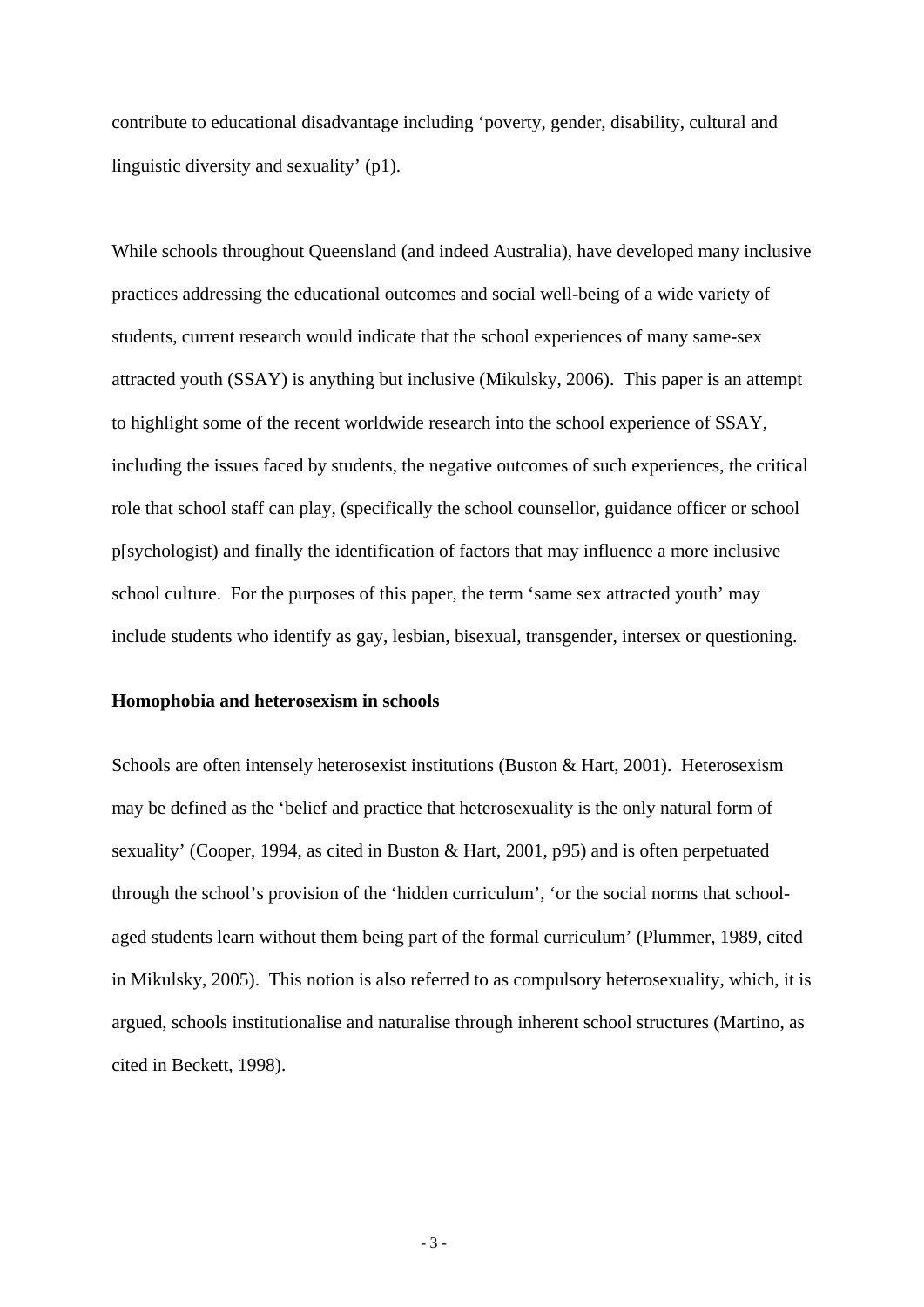Heterosexism is also perpetuated through implicit or explicit homophobia, which is defined as 'negative and/or fearful attitudes about homosexuals or homosexuality' (Sprecher & McKinney, 1993, as cited in Buston & Hart, 2001), and refers to discrimination at an institutional and societal level. Research indicates that homophobia is learned in the primary school playground and is endemic to both primary and secondary settings (Plummer, 1999 as cited in Family Planning Victoria, SSAFE Booklet 1)

Homophobic practices within schools are well documented in the literature. An Australian study on SSAY conducted by Hillier et al (1998, as cited in Family Planning Victoria, SSAFE Booklet 1, n.d.) found that forty six percent of SSAY students had been verbally abused including threats of violence and thirteen percent had been physically assaulted. Sixty nine percent of respondents stated that this abuse occurred at school with three percent being attributed to teachers. Fourteen percent said that they felt unsafe at school.

Within the UK, studies by Rivers (1996) and Mason and Palmer (1996) indicate that twenty four percent of students surveyed had been subject to homophobic physical bullying including 'having clothes set alight; having chemicals thrown on them in science classes; being burned with cigarettes while being held down; being dragged across the school playing field by the hair; and being raped by teachers or pupils' (as cited in Warwick, Aggleton & Douglas, 2001). Thurlow, (2001) states that various UK studies have reported verbal abuse as the most common abusive homophobic practice and that irrespective of whether or not the name-calling is intentionally directed at gay, lesbian or bisexual pupils, this form of bullying 'pollutes the social-psychological environment in which young bisexual, gay and lesbian people must live' (Thurlow, 2001, p 26).

 $-4-$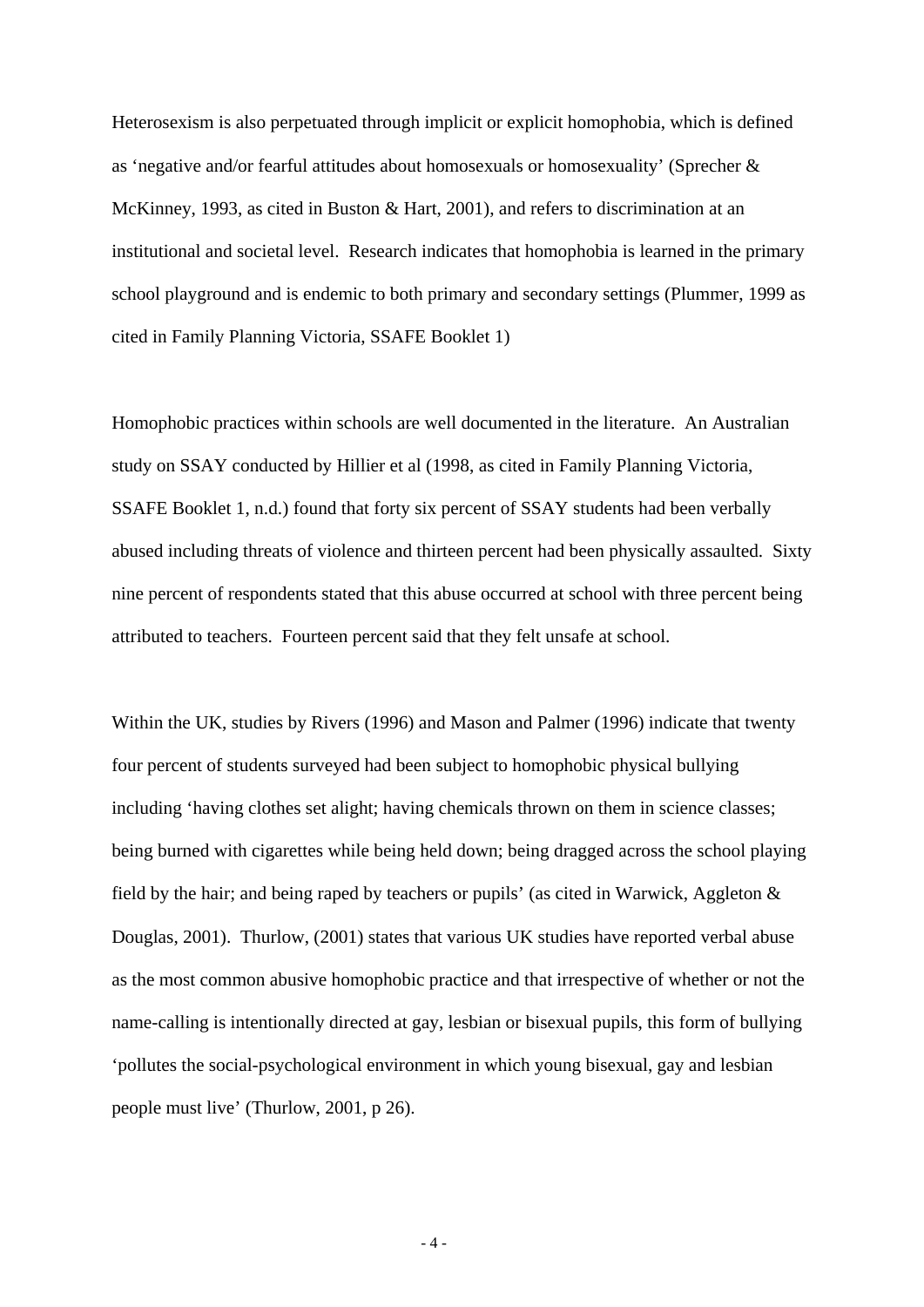Other overt forms of victimisation towards SSAY in schools include property damage and social isolation within the school setting, with an underlying theme of a lack of adult school staff intervention (Mikulsky, 2005).

US studies report that SSAY have been further abused at school in the form of ridicule, physical violence, being spat upon, and having objects thrown at them (Tharinger & Wells, 2000). In a study conducted in the state of Massachusetts, SSAY 'reported higher frequencies of having been threatened with a weapon at school, fighting, and injuries from fighting that required medical attention; they were also more likely to report weapon and gun carrying' (Russell, Seif & Truong, 2001, p.113). D'Augelli, Pilkington and Hershberger (2002) reported that eleven percent of high school youths interviewed had been physically assaulted.

### **Effects of homophobia**

The effects of such explicit and implicit homophobic practices within schools are also well documented in the literature. The research consistently positions SSAY as 'at-risk', identifying a significant number of detrimental outcomes for this population of students. Perhaps the most concerning effect of such bullying is the large amount of evidence that links the difficulties experienced by SSAY with an increase in suicidal behaviour. It is of major concern that not only are schools failing to fulfil their role in preventing suicide of SSAY but that they may also be contributing to the suicide risk for this group of marginalised, isolated and vulnerable students (Family Planning Victoria, SSAFE Booklet 1, n.d).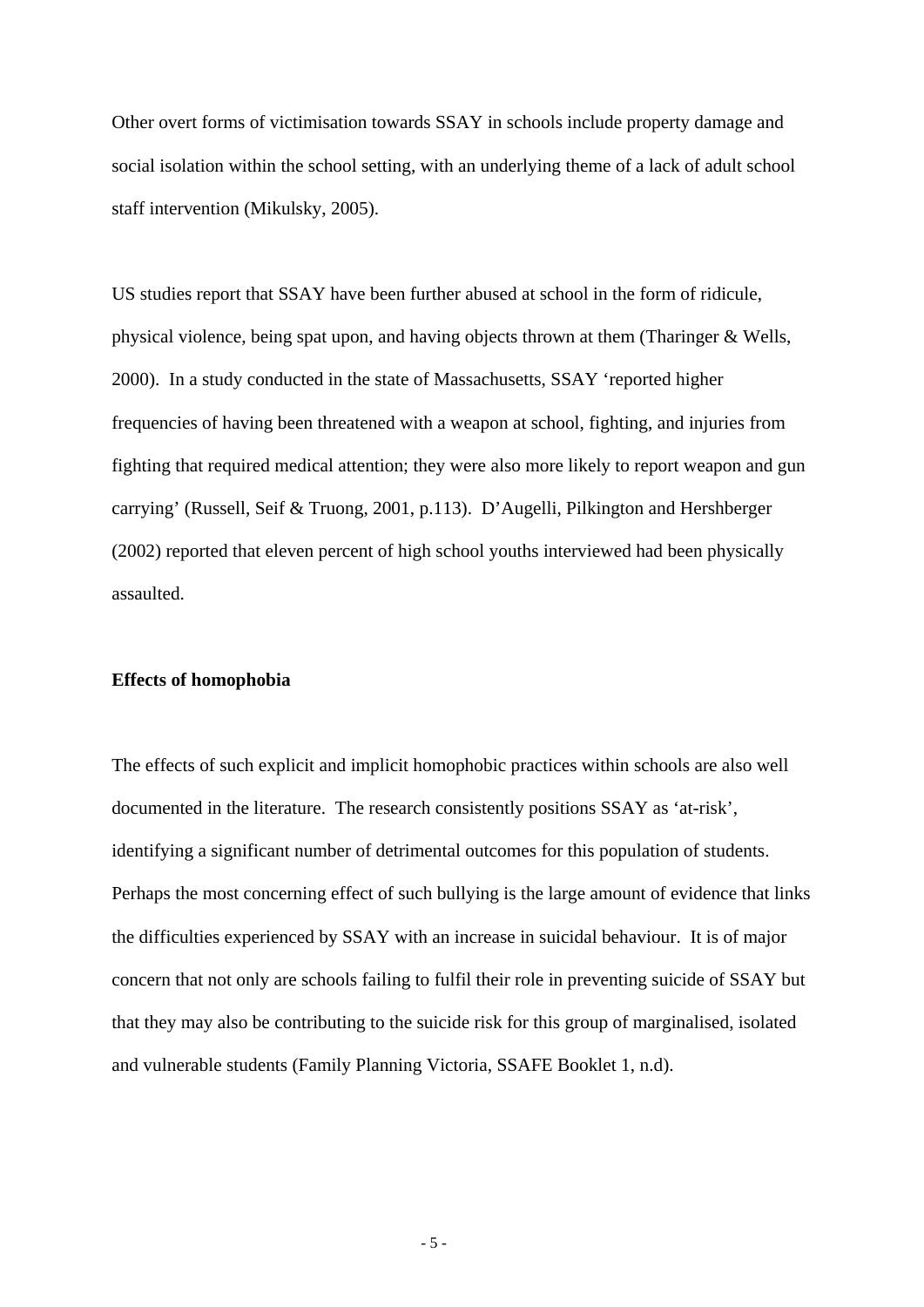Harassment of SSAY has also been correlated through various research reports with substance abuse and harmful mental health outcomes such as depression, anxiety and a heightened sense of fear and social isolation (Mikulsky, 2005). Thurlow (2001) indicates that homophobic bullying results in inescapable stigmatising effects and may result in profound social and psychological alienation including feelings of self-contempt leading to further loss of self esteem and increased risk of suicide and self-harm. This phenomenon has been labelled 'internalised homophobia' (Kruks, 1991, as cited in Buston & Hart, 2001). Other research from North America and the UK not only reinforce these outcomes but also highlight other negative effects such as ostracism, hostility, school-phobia, emotional problems, self-injurious behaviours, running away, homelessness, increased sexual risk taking behaviours and traumatic stress reactions (Henning-Stout, James & Macintosh, 2000; Buston & Hart, 2001; D'Augelli, Pilkington & Hershberger, 2002).

Mikulsky (2006) argues that students who are victimised in these ways whilst at school would 'undoubtedly experience a different academic identity and overall connection to the school environment than their peers' (p2). This therefore begs the question of the effects of homophobic bullying on academic outcomes for SSAY. The literature is surprisingly limited in this area with apparently few studies of this nature conducted in Australia (Mikulsky, 2005a). Mikulsky, (2006) has since however, conducted an investigation of the relationship between school climate and academic outcomes for SSAY in Australia finding that 'in many instances students drew a connection between their perceptions of a negative school climate and their truancy behaviour and subject preference' (p.14). These findings indicate that in some instances, school outcomes for SSAY will be a direct result of their school experience of victimisation. Studies from the US support this finding by reporting a positive correlation between victimisation of SSAY with increased truancy, early school leaving, a decreased

- 6 -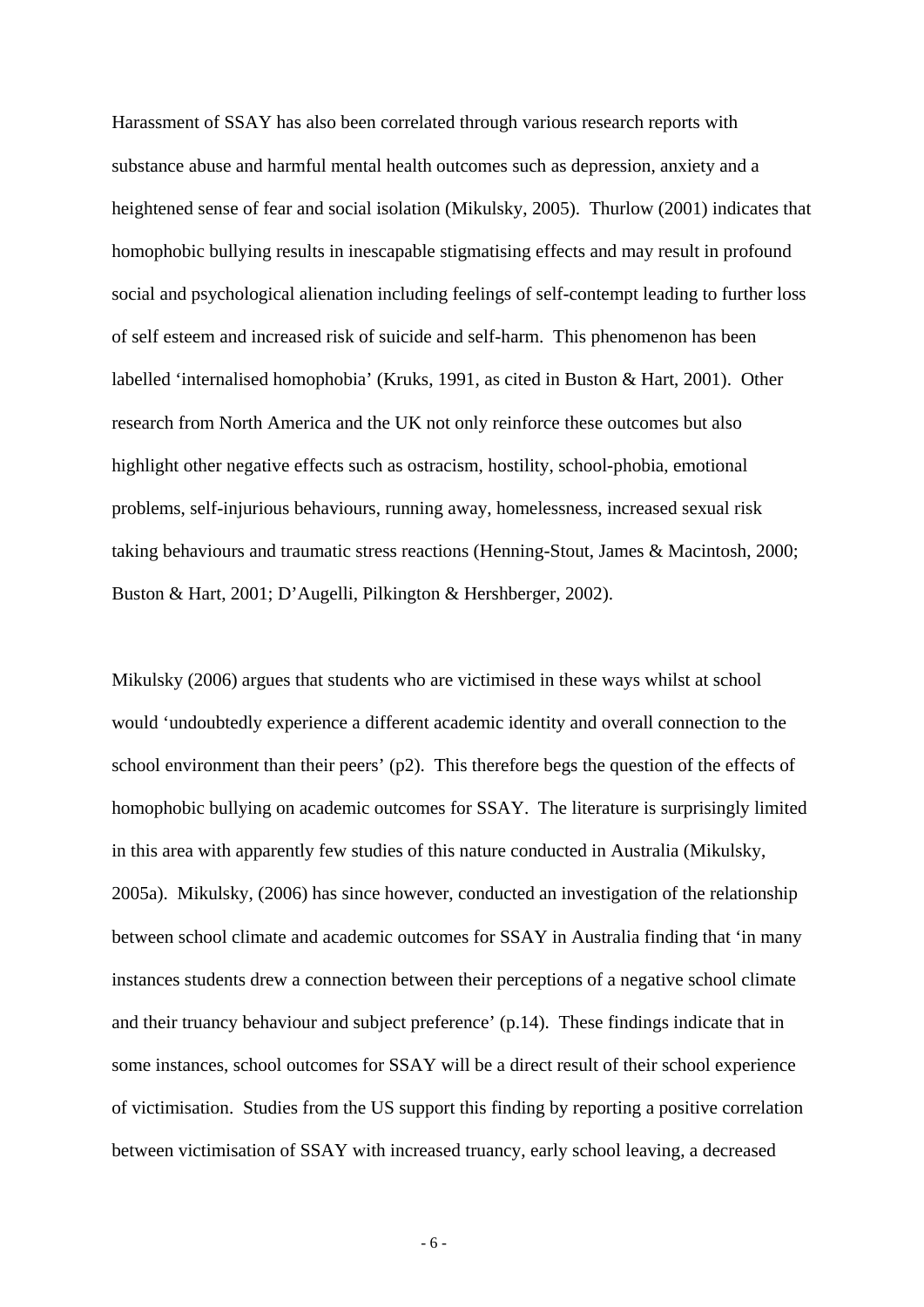sense of belonging and decreased academic performance and educational aspirations (Russell, Seif & Truong, 2001).

Lasser and Tharinger (2003) utilise the term 'visibility management' to describe the complexities of school life for SSAY. They argue that these students must not only manage their academic goals but must also manage hidden identity status, elaborate efforts to pretend to be something other than what he or she is and the realisation that someone is not what they have seemed to be. Coupled with an awakening and a self-acceptance of their own sexual identity these young people manage a complex and stressful interaction of identities as they navigate their way through what may be an unaccepting and negative environment. This notion is reinforced by Galliher, Rostosky and Hughes (2004) who suggest that school belonging is a crucial factor to the psychosocial adjustment of SSAY.

#### **Factors contributing to homophobic practices in schools**

Clearly the plight of SSAY in schools is one of social ostracism and exclusion, the very antithesis of the intent of publications such as Queensland's Inclusive Education Statement highlighted earlier. As Unks (1995, p3, as cited in Thurlow, 2001) states, 'picking on persons because of their ethnicity, class, religion, gender or race is essentially taboo behaviour, but adults and children alike are given licence to torment and harm people because of their sexuality'. The literature underscores a number of key factors that contribute to a negative school environment, resulting in the alarming outcomes that have been identified above.

The combination of societal norms and palpable staff attitudes and values surrounding homosexuality are a contributing factor to the overall tenor of the school environment, and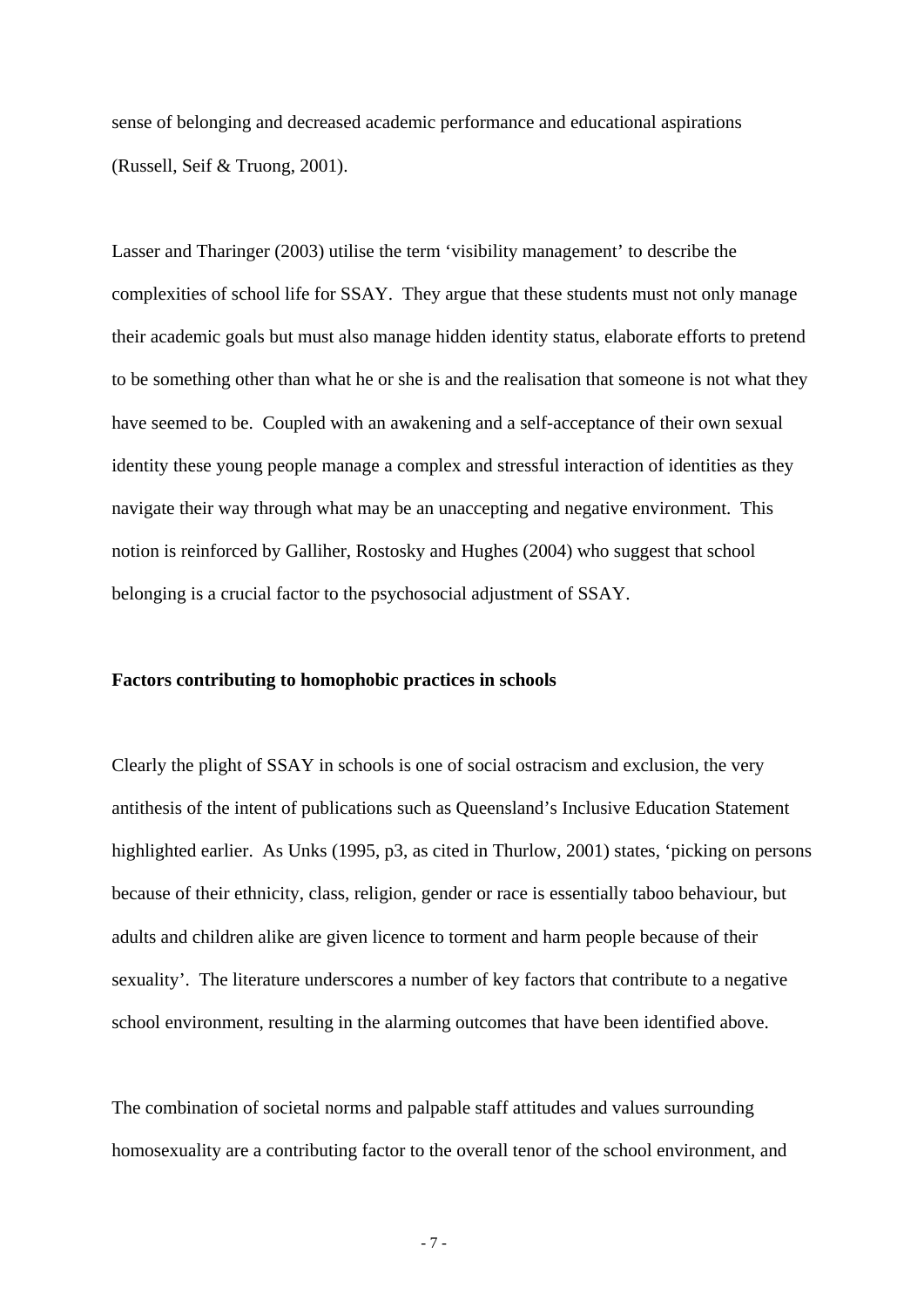hence, a determinant of students' attitudes towards homosexuality (Mikulsky, 2005). The reported frequency with which school staff fail to respond to (or indeed, perpetrate) violence and harassment directed at SSAY contributes to making schools unsafe places for these students (Tharinger & Wells, 2000).

Other factors contributing to the educational experiences of SSAY include the degree to which homosexuality is incorporated in the curriculum, although as Connell (2000) states, 'Homosexual experience is generally blanked out from the official school curriculum' (p156). Lasser and Tharinger (2003) also identify factors such as the opportunity for SSAY to meet and share experiences and the level of support offered to sexual minority students by their heterosexual peers.

In considering these factors it becomes increasingly evident what directions may be taken to ensure that inclusion is not just a catch cry to which lip service is paid but an authentic expression of a true celebration of diversity.

## **The role of the school counsellor**

Literature supports the notion that the school counsellor has the opportunity to play a pivotal role in the support and well being of SSAY within the school environment. Lasser and Tharinger (1997, as cited in Savage, Prout & Chard, 2004) suggest that the school counsellor may not only contribute to the mental health of SSAY but can also 'impact the overall school climate by promoting issues of social justice for all students' (p201). Tharinger and Wells (2000) argue that for many SSAY, 'neither their homes nor their schools are places in which they can feel safe and valued for who they are' (p.10). They cite this as reason enough for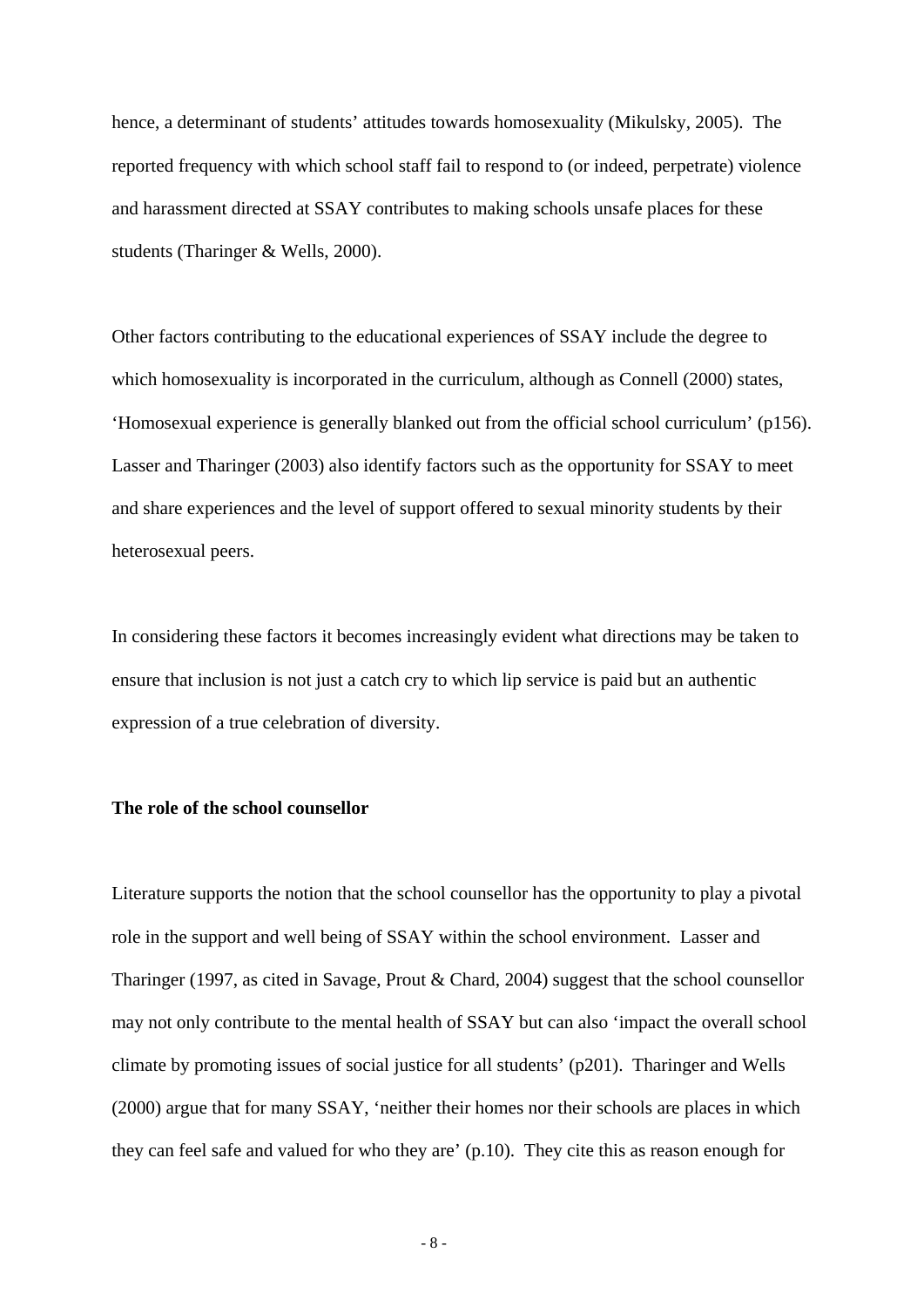school counsellors to be available means of support who have educated themselves about the special needs of sexual minority youth. It is imperative, however, that SSAY are assured of the unbiased support and confidentiality of any disclosures to school counsellors as Hillier et al (1998) noted that these school personnel often 'had the reputation of not keeping a confidence' (as cited in Family Planning Victoria, SSAFE Booklet 1, n.d).

Henning-Stout et al (2000) outline three roles the school counsellor may take on as they support SSAY within the school setting. These include the provision of formalised education programs, direct research into the nature, incidence and prevention of school based harassment and consistent intervention and interruption of incidents of harassment. They argue that an 'active response to harassment in conjunction with advocacy for programs to address these issues are vital for positive change to occur' (p.188).

The school counsellor can also function as a change agent in the school ecology, advocating for the development and implementation of school policies protecting SSAY and establishing school-based support groups for gay and lesbian students and their allies. Further actions that the school counsellor may pursue include ensuring that school libraries incorporate books and materials that accommodate homosexual issues and that curriculum development is inclusive of gay and lesbian issues (Tharinger & Wells, 2000).

Wells and Tsutsumi (n.d.) provide school counsellors with a comprehensive guide to creating safe, caring and inclusive schools for SSAY. This publication includes information about gay, lesbian, bisexual and transgender issues and the potential health and safety concerns, violence and victimisation risks commonly experienced by SSAY within the school setting. It also outlines practical counselling techniques, including information about confidentiality,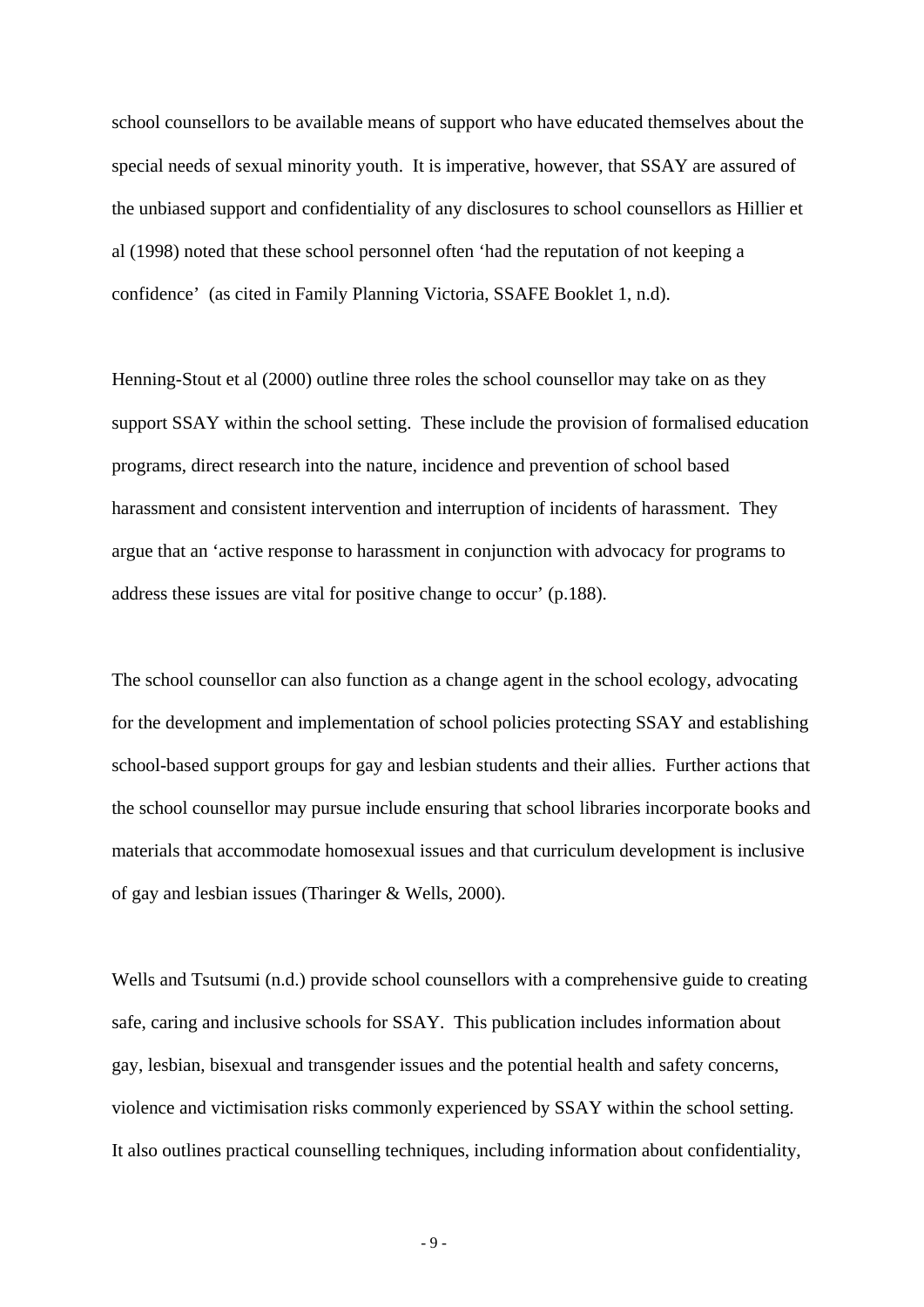consent and responses to avoid. Of particular importance is its emphasis on the counsellor's need for self-reflection and examination of personal beliefs and values and how these may influence the counselling relationship.

#### **Creating an inclusive school culture**

Whilst the school counsellor and other key staff members may play a vital role in supporting SSAY within the school environment, they are not solely responsible. The literature highlights that a 'school culture must be created wherein homophobia is not tolerated, and heterosexism is recognised as such and the power it has over individual's thoughts and actions is brought to light' (Mikulsky, 2005, p2). Addressing homophobia is not simply a matter of providing the telephone number of a helpline or telling adolescents to stop 'teasing gay kids', but is a whole school issue that affects all of those linked to the school community (Warwick, Aggleton & Douglas, 2001).

Tsutsumi (n.d.) highlights a number of ways in which counsellors and teachers can create a safer and more inclusive school culture, drawing upon literature by Black and Underwood (1998); Ferren (1997); Imich, Bayley and Farley (2001); Lipkin (1999); Monahan (1997); and Omizo, Omizo and Okamato (1998). The information outlines how schools can firstly become more informed about homophobia and heterosexism, how safe and inclusive classrooms and schools can be created and specific suggestions for counsellors working with SSAY.

Maria Palotta-Chiarolli, an Australian teacher, author and leading proponent of social justice issues in schools offers a comprehensive synopsis of the issues around shifting school culture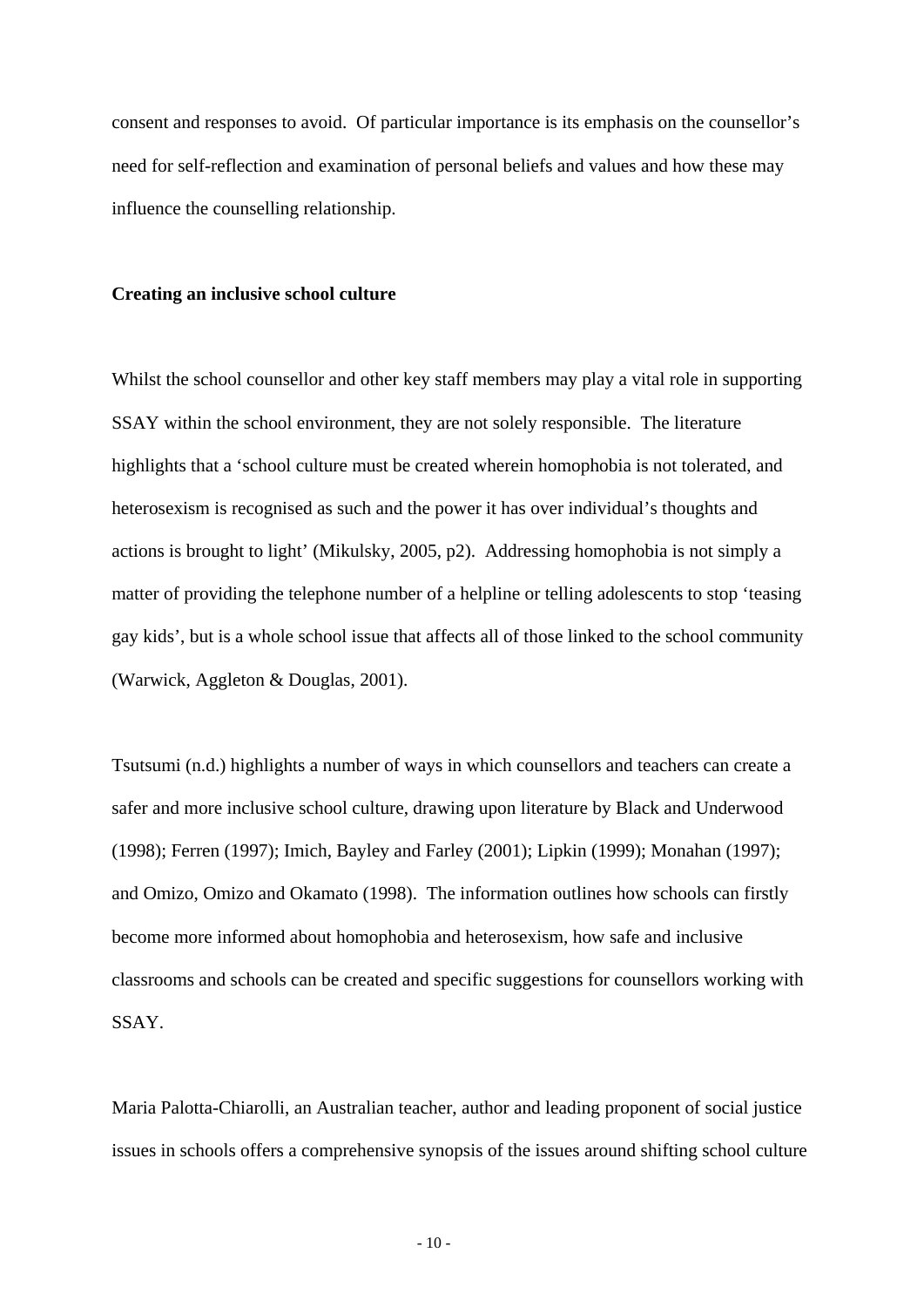in relation to homophobia (as cited in Browne & Fletcher, 1995). She suggests that homophobia must be incorporated into existing policies, practices and perceptions and that antihomophobic principles must inform what is taught, why it is taught and the methods used when teaching. Acknowledging that addressing sexuality issues raises a wide range of valueladen responses from the school community, Palotta-Chiarolli states 'a whole-school approach and ideally a whole system approach diffuses potential conflicts and downplays the supposedly controversial or scandalous nature of an issue' (as cited in Browne and Fletcher, 1995, p70).

An example of such a value-laden response was recently seen in a secondary school on the outskirts of Brisbane, Queensland, after a student refused to complete an assessment piece requiring her to compose a written response from the perspective of a heterosexual person living in a homosexual colony. This dilemma ended up on the front page of a statewide newspaper, quoting the Federal Minister for Education, Ms Julie Bishop as saying, 'Parents need to know the content of school curriculum so they can be confident their children are receiving a high quality education that is also consistent with their values' (The Sunday Mail, 2006).

## **Whole school programs and strategies**

Hillier, Dempsey, Harrison, Beale, Matthews & Rosenthal (1998) in their National report on the Sexuality, Health and Well being of Same-Sex Attracted Young people stress the importance of a "whole school approach" to the issues raised in seminal research. of this topic This school approach they see as encompassing policy and curriculium issues.

Strategies and examples for facilitating a whole school approach addressing homophobia abound in the literature with notable publications such as 'Everyone is special! – A handbook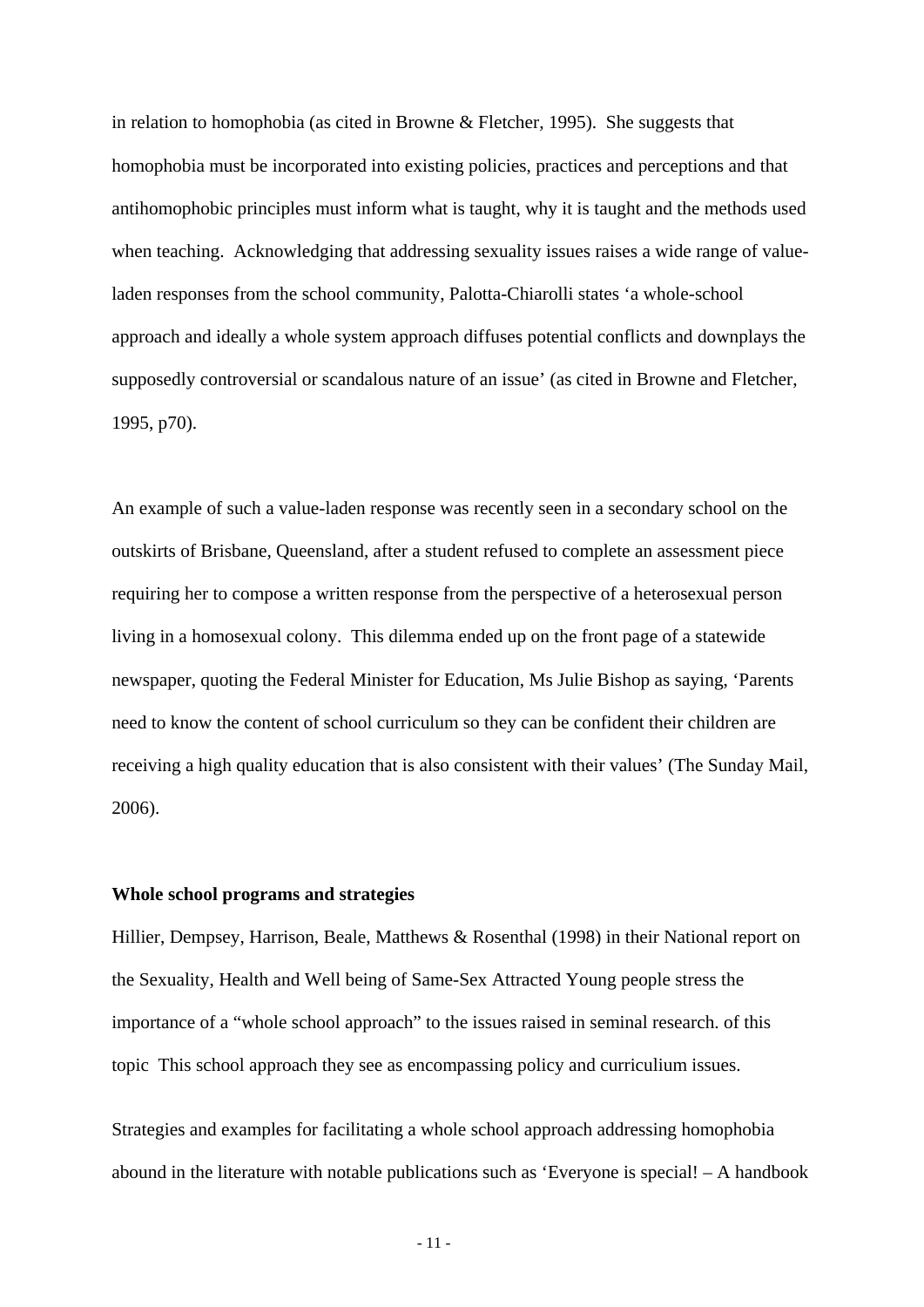for teachers on sexuality education', edited by Lori Beckett, 1998. Examples of whole school initiatives from the US include Project 10, a dropout prevention program for sexual minority youth, Sexual Harassment Policy Implementation developed by Framingham (Massachusetts) Middle School and the Safe Schools Coalition of Washington project (Henning-Stout, James & Macintosh, 2000).

The 'Out with Homophobia' workshop, developed by Family Planning Queensland, is a direct attempt to inform and train school staff in meeting the challenge of addressing homophobic bullying and harassment issues in their school environments. It consists of a workshop designed to explore educational, motivational and organisational strategies for developing a schoolwide response to challenging the discrimination of a person because of their sexual orientation (Murray, 2001).

The Index for Inclusion (Booth & Ainscow, 2002) is another whole of school resource designed primarily to facilitate inclusive practices for students with disabilities but can be extended to embrace all members of the school community including SSAY.

Whilst many whole school approaches expose the hidden curriculum inherent in school culture, it is also necessary to pay attention to the formal curriculum. This may be done through the delivery of specific non-heterosexist sex education, not only for SSAY but also for all young people (Buston & Hart, 2001). Mikulsky (2005) argues that sexual minority topics, issues and historical or prominent figures must be discussed in the classroom as well as the historical discrimination of same sex attracted persons. Palotta-Chiarolli (as cited in Browne & Fletcher, 1995) suggests that curriculum development and resource selection must

- 12 -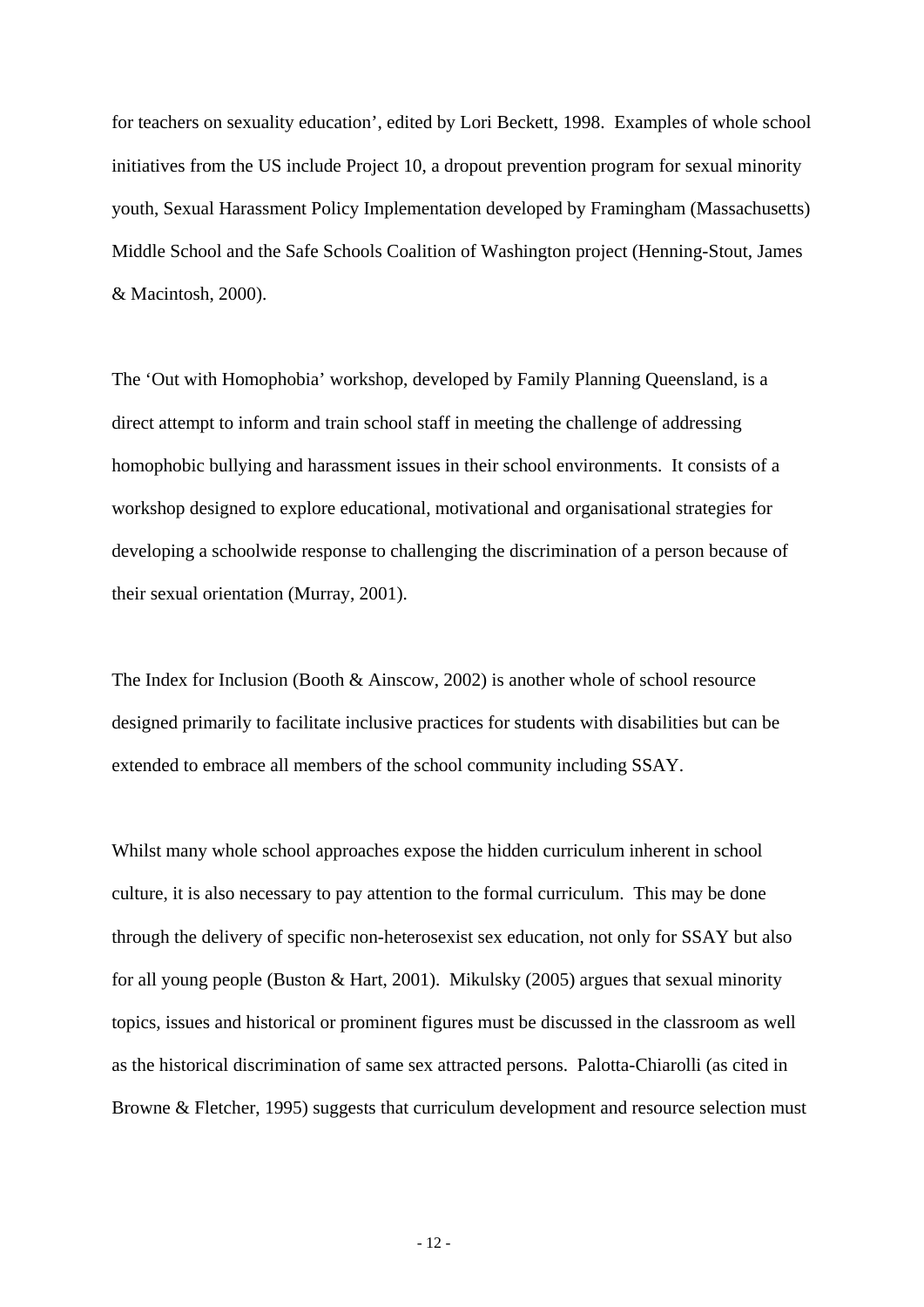occur that enable students to be critical of homophobic representations and to empathise with the experience of homophobic discrimination.

Thr journey towards a truly inclusive educational setting for sexual minority youth is clearly fraught with challenges and obstacles to overcome. Position statements around inclusion such as exists in Queensland are certainly a step in the right direction and provide a systemic framework for policy development within schools. The issues faced by SSAY within the schooling system have potentially devastating consequences for students, impacted by the silence that surrounds sexuality, a dominant heterosexist approach to curriculum and school structures and the confusion experienced by individuals as their emerging sexual identity takes shape.

The school counsellor is in a position to promote a positive school climate for all students and to facilitate a school wide response to addressing homophobic practices. Through the inclusion of sexual minority awareness in policy development, explicit attention to homophobia within subject content delivery, a school community can begin to embrace a population of students who have largely been forgotten in the rhetoric of the inclusion agenda.

### References

Beckett, L. (Ed.). (1998). *Everyone is special! A handbook for teachers on sexuality education.* Australia: Association of Women Educators Inc.

Booth, T and Ainscow, M. (2002). *Index for inclusion – developing learning*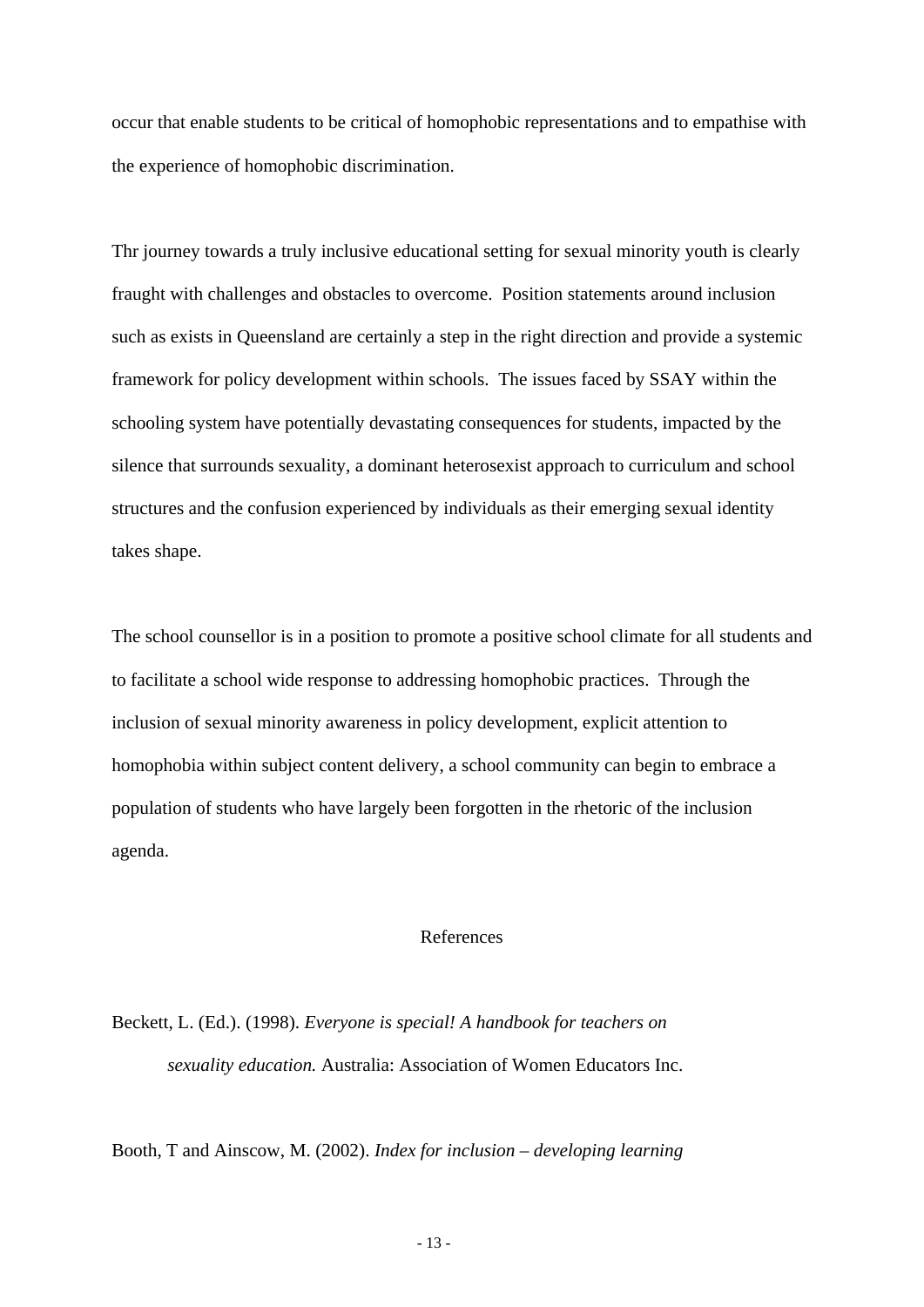*and participation in schools.* United Kingdom: Centre for Studies on Inclusive Education.

- Browne, R., and Fletcher, R. (Eds.). (1996). *Boys in schools: Addressing the real issues – behaviour, values and relationships.* Sydney: Finch Publishing.
- Buston, K. and Hart, G. (2001). Heterosexism and homophobia in Scottish school sex education: Exploring the nature of the problem. *Journal of Adolescence,* 24(1), 95-109. Retrieved October 4, 2006 from EBSCO database (Academic Search Premier, Item: AN 5006501), on [http://ebscohost.com.ezproxy.usq.edu.au](http://ebscohost.com.ezproxy.usq.edu.au/)

Connell, R.W. (2000). *The men and the boys.* Sydney: Allen & Unwin.

D'Augelli, A.R., Pilkington, N.W., and Hershberger, S.L. (2002). Incidence and mental health of sexual orientation and victimisation of lesbian, gay, and bisexual youths in high school. *School Psychology Quarterly,*  17(2), 148-167. Retrieved October 3, 2006 from EBSCO database (PsycINFO, Item: AN 2002-15136-003), on [http://ebscohost.com.ezproxy.usq.edu.au](http://ebscohost.com.ezproxy.usq.edu.au/) 

Department of Education and the Arts (2005). *Inclusive Education Statement.* 

Retrieved October 11, 2006 from

<http://education.qld.gov.au/studentservices/learning/docs/inclusedstatement2005.pdf>

*The Sunday Mail* (2006) Failed! The schoolgirl who refused to write about living with gays.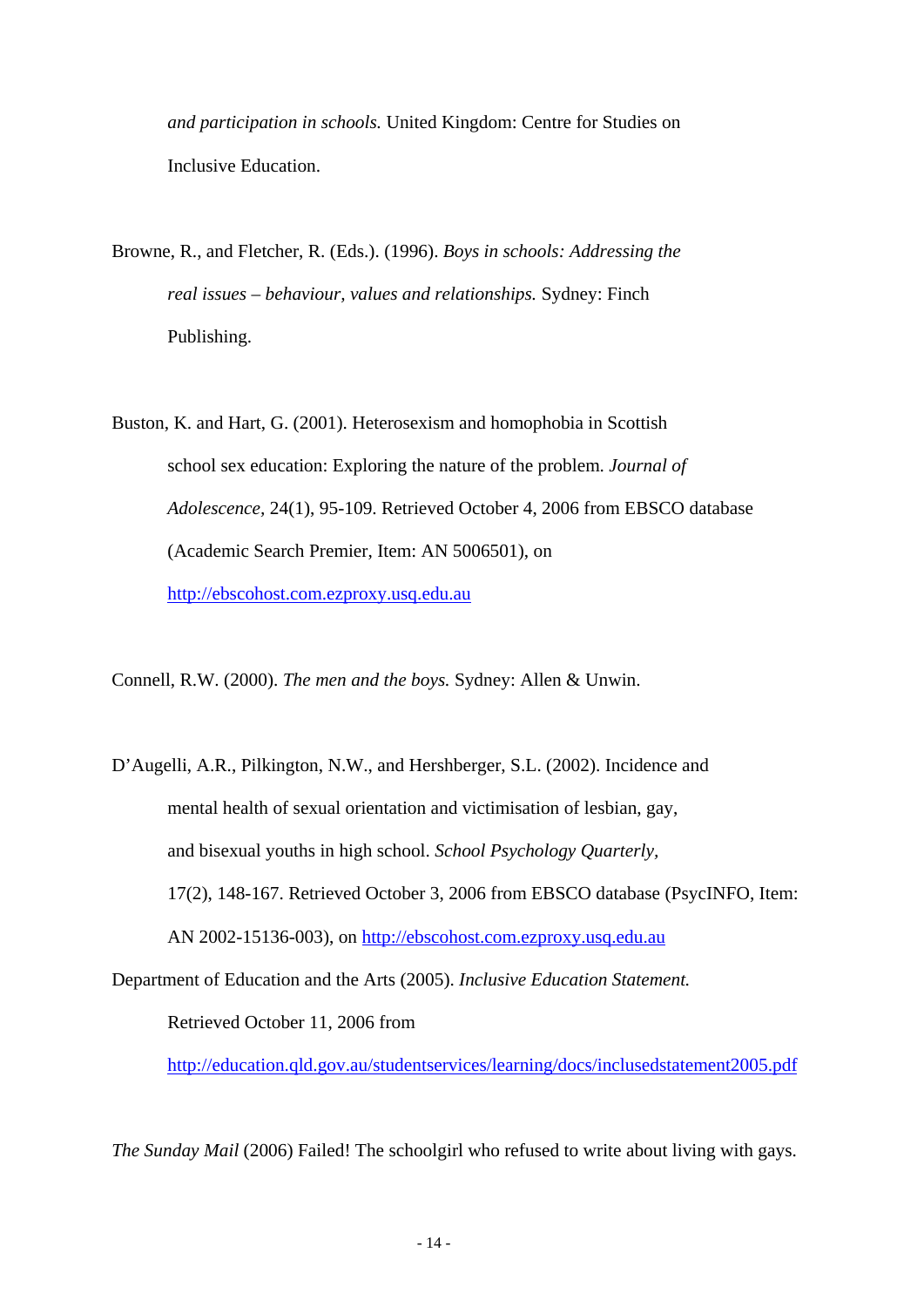October 8. p.1.

Family Planning Victoria (n.d.). *SSAFE Same-sex attracted friendly environment.* Retrieved October 11, 2006 from [http://www.safeschools.org.au/booklet/fpvssafeword-SSAFE-resources-WSR](http://www.safeschools.org.au/booklet/fpvssafeword-SSAFE-resources-WSR-booklet-1.pdf)[booklet-1.pdf](http://www.safeschools.org.au/booklet/fpvssafeword-SSAFE-resources-WSR-booklet-1.pdf)

Galliher, R.V., Rosotsky, S.S., and Hughes, H.K. (2004). School belonging, self-esteem, and depressive symptoms in adolescents: An examination of sex, sexual attraction status and unrbanicity. *Journal of Youth and Adolescence,* 33(3), 235-245. Retrieved October 3, 2006 from EBSCO database (Academic Search Premier, Item: AN 13366813), on [http://ebscohost.com.ezproxy.usq.edu.au](http://ebscohost.com.ezproxy.usq.edu.au/)

Henning-Stout, M., James, S., and Macintosh, S. (2000). Reducing harassment of lesbian, gay, bisexual, transgender, and questioning youth in schools. *School Psychology Review,* 29(2), 180-192. Retrieved October 4, 2006 from EBSCO database (Academic Search Premier, Item: AN 3659546), on [http://ebscohost.com.ezproxy.usq.edu.au](http://ebscohost.com.ezproxy.usq.edu.au/)

Lasser, J., and Tharinger, D. (2003). Visibility management in school and beyond: A qualitative study of gay, lesbian, bisexual youth. *Journal of Adolescence,*  26(2), 233-244. Retrieved October 4, 2006 from EBSCO database (Academic Search Premier, Item: AN 36595469054442), on [http://ebscohost.com.ezproxy.usq.edu.au](http://ebscohost.com.ezproxy.usq.edu.au/)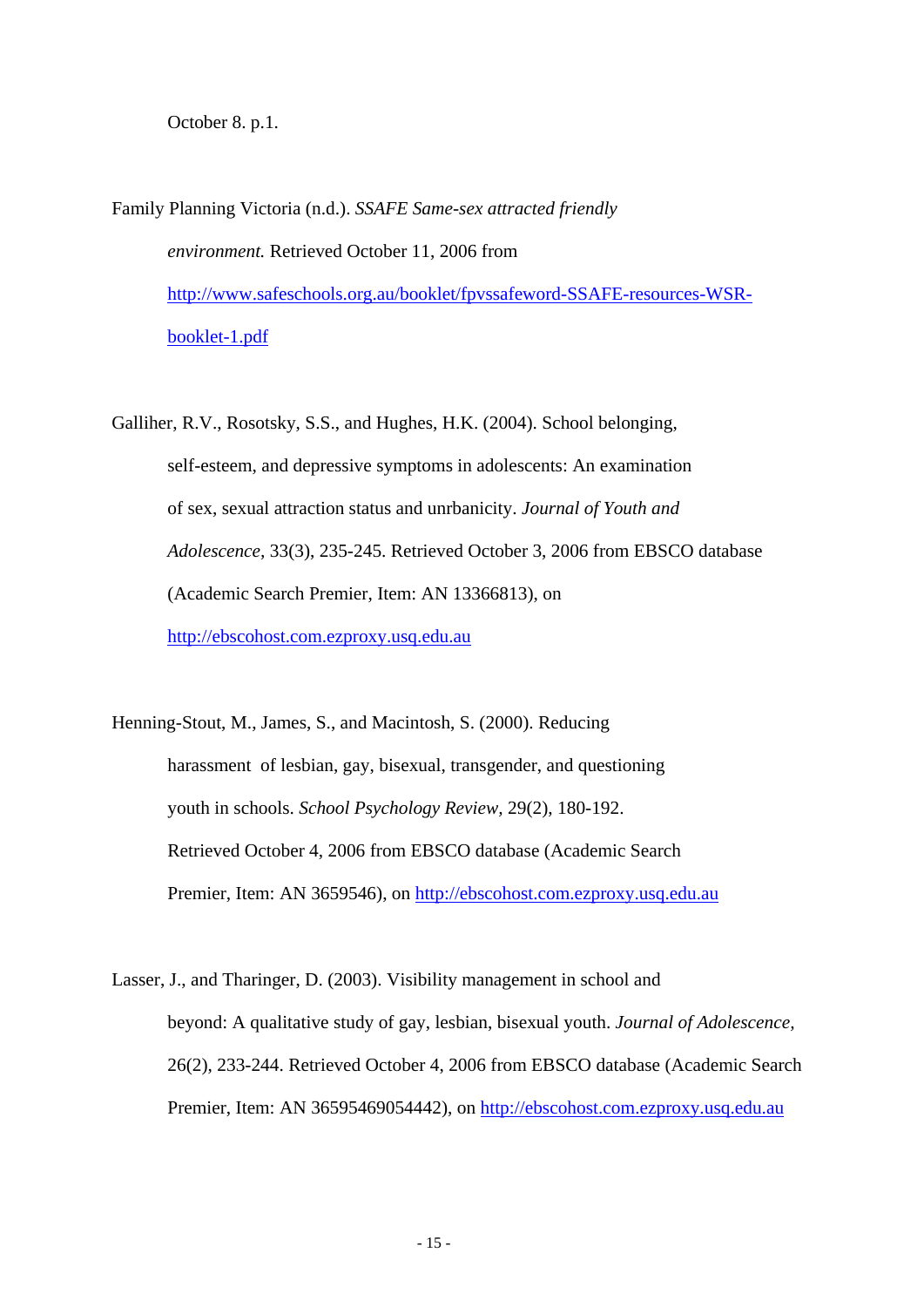Mikulsky, J. (2006) *Investigating the relationship between 'school climate', school-related outcomes and academic self-concept for Australian, secondary school-aged same-sex attracted youth (SSAY).*  Retrieved October 3, 2006 from

<http://www.aare.edu.au/05pap/mik05545.pdf>

Mikulsky, J. (2005a). Silencing (homo)sexualities in school…A very bad idea. *M/C Journal* 8(1), Retrieved October 17, 2006 from <http://journal.media-culture.org.au/0502/2006-mikulsky.php>

Murray, D. (2001). Addressing homophobia and sex-based discrimination in schools. *Youth Studies Australia.* 20(1), 32-36.

Russell, S.T., Seif, H., Truong, N.L. (2001). School outcomes of sexual minority youth in the US: Evidence from a national study. *Journal of Adolescence,* 24(1), 111-127. Retrieved October 4, 2006 from EBSCO database (Academic Search Premier, Item: AN 5006502), on [http://ebscohost.com.ezproxy.usq.edu.au](http://ebscohost.com.ezproxy.usq.edu.au/)

Savage, T.A., Prout, H.T., and Chard, K.M. (2004). School psychology and issues of sexual orientation: Attitudes, beliefs, knowledge. *Psychology in the schools*, 41(2), 201-210. Retrieved October 3, 2006 from EBSCO database (Psychology and Behavioural Sciences Collection, Item: AN 11862333), on [http://ebscohost.com.ezproxy.usq.edu.au](http://ebscohost.com.ezproxy.usq.edu.au/)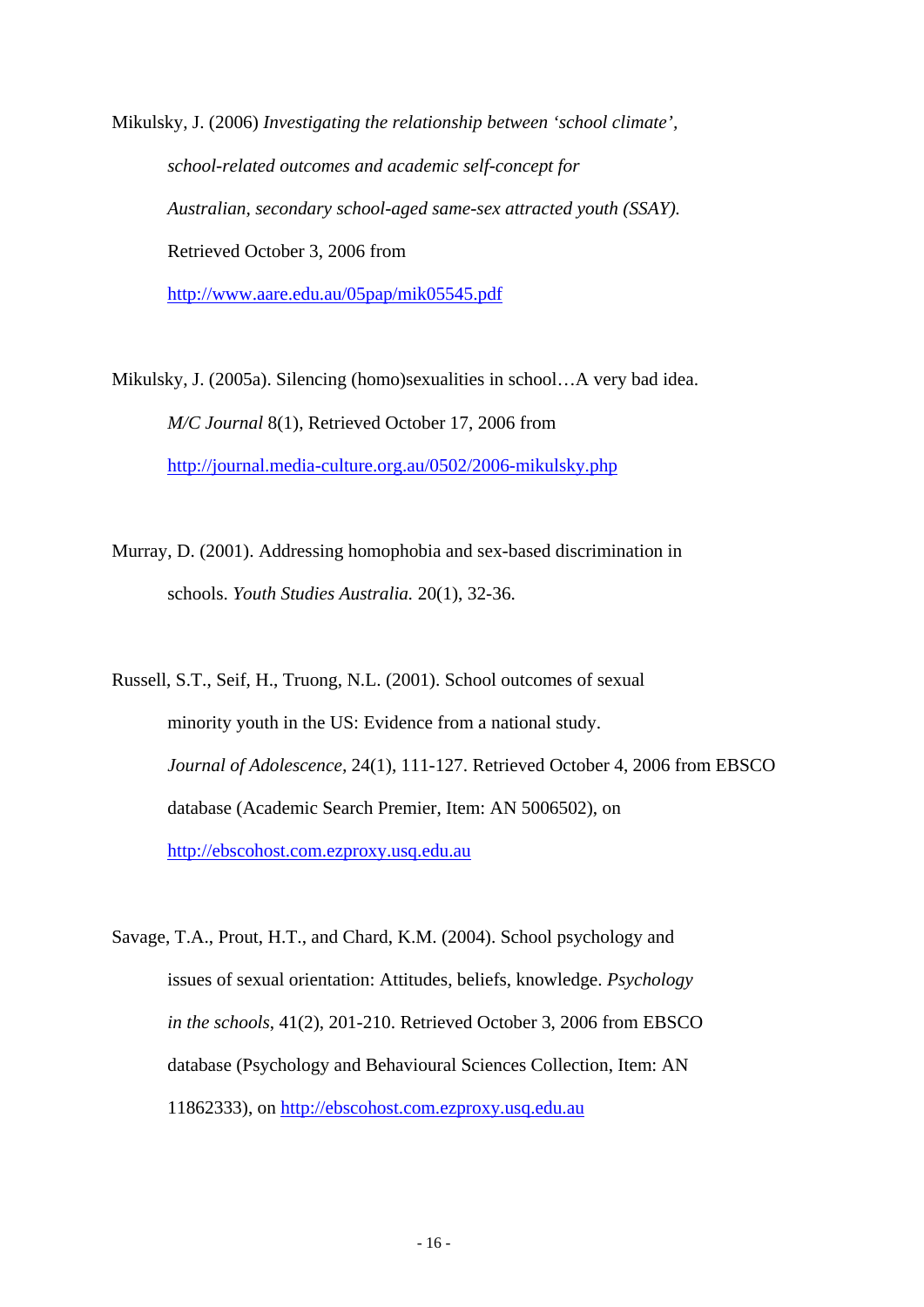Tharinger, D., and Wells, G. (2000). An attachment perspective on the developmental challenges of gay and lesbian adolescents: The need for continuity of caregiving from family and schools. *School Psychology Review,* 29(2), 158-173. Retrieved October 4, 2006 from EBSCO Database (Academic Search Premer, Item: AN 3659538), on [http://ebscohost.com.ezproxy.usq.edu.au](http://ebscohost.com.ezproxy.usq.edu.au/)

Thurlow, C. (2001). Naming the 'outsider within': Homophobic pejoratives and the verbal abuse of lesbian, gay and bisexual high-school pupils. *Journal of Adolescence,* 24(1), 25-38. Retrieved October 4, 2006 from EBSCO database (Academic Search Premier, Item: AN 5006496), on [http://ebscohost.com.ezproxy.usq.edu.au](http://ebscohost.com.ezproxy.usq.edu.au/)

Tsutsumi, L.M., (n.d) Building safe, caring and inclusive educational Environments for lesbian, gay, bisexual and transgendered students in Alberta schools: Implications for counsellors. Retrieved December 13, 2006 from [http://www.teachers.ab.ca/Issues+In+Education/Diversity+and+Human+Rights/Sexua](http://www.teachers.ab.ca/Issues+In+Education/Diversity+and+Human+Rights/Sexual+Orientation/School+Counsellors/Building+Safe+Caring+and+Inclusive.htm) [l+Orientation/School+Counsellors/Building+Safe+Caring+and+Inclusive.htm](http://www.teachers.ab.ca/Issues+In+Education/Diversity+and+Human+Rights/Sexual+Orientation/School+Counsellors/Building+Safe+Caring+and+Inclusive.htm) 

Warwick, I., Aggleton, P., and Douglas, N. (2001). Playing it safe: Addressing the emotional and physical health of lesbian and gay pupils in the U.K. *Journal of Adolescence,* 24(1). Retrieved October 4, 2006 from EBSCO database (Academic Search Premier, Item: AN 5006504), on [http://ebscohost.com.ezproxy.usq.edu.au](http://ebscohost.com.ezproxy.usq.edu.au/)